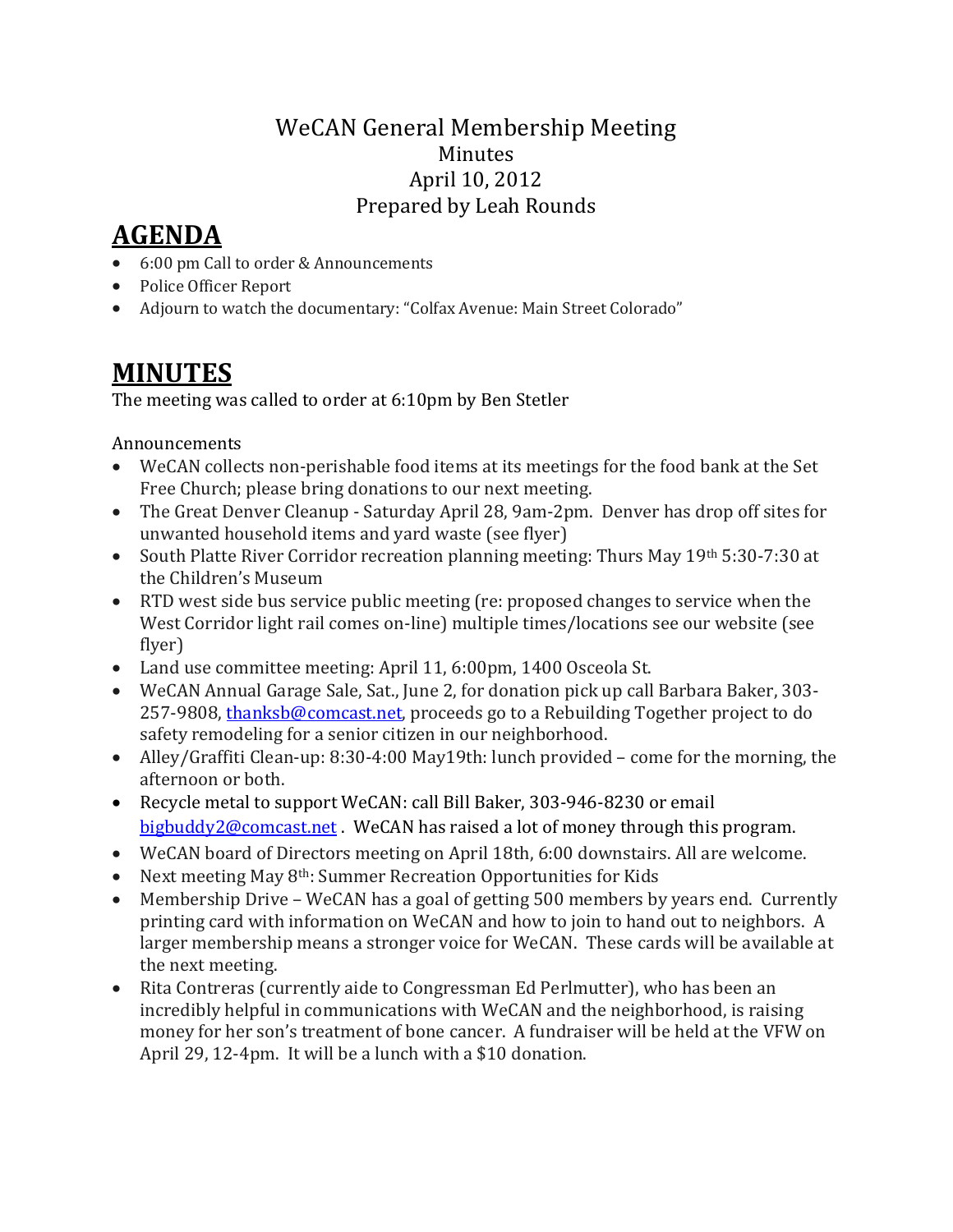New Member Drawing – gift certificate for entrance to Lake Steam Baths

Susan Shepherd (District 1) and Paul Lopez (District 3) shared information on the redistricting issue

- Paul Lopez is on the redistricting committee. April 9, 2012 was the last meeting of this committee and they were considering 2 maps. Lopez proposed a map that cut the West Colfax neighborhood at Knox (map D). Another councilperson, Herndon, proposed a map that cut the West Colfax neighborhood at Perry (map F).
- The council voted 7-5 for map F
- This map would go into affect in 2015
- Susan is pushing to keep the whole of West Colfax together, and WeCAN and members of the community will have to launch a significant lobbying campaign to get this
- Lopez expressed that map F would change District 3 dramatically, making it the least compact district and it doesn't take into the account the priorities of West Denver
- Both Susan and Paul need support to sway the council to consider map D instead. Needs more advocates to speak up for West Colfax and there needs to be phone calls and emails from the community by April 23
- Susan shared her monthly newsletter (sign-up for email version at www.denvergov.org/susanshepherd)

Denver Police Lieutenant Paul Hazen

- Will be taking over as District 1 Commander on April 13, 2012. Hazen has been in District 1 for six years, and this is the neighborhood he grew up in so he knows it well. He will be taking over for Commander Stevens, who has been the commander for five years and is moving onto the gang unit
- There has been five straight years of Crime reduction in District 1. This is attributed to education, awareness, and innovation
- Cop Shop to open in May on Colfax and Yates will be another way to further community involvement. An official Roll Call will be displayed in front of the Shop on opening day
- 1337 Knox homicide An individual involved in gang activity was targeted (it was not a random shooting). The investigation is ongoing; DPD has some leads and is actively working on the case, but DPD it still looking for information. Call Crime Stoppers 720-931-STOP (6050) if you have any information. DPD is working with the Denver Housing Authority on this. A SCAT team, bike patrol, and gang unit will have extra patrol in the area and the situation should be stabilized soon
- Shooting at 29<sup>th</sup> and Sheridan will be more information very soon, it is a case in progress and that was all that could be shared at this time
- Contact neighborhood officers if you have any concerns with what's going on in the neighborhood. Hazen's cell is 720-641-8629

Denver Police Officer Jay Wittenberg

• Jay is our neighborhood officer, his contact cell is 720-641-0294